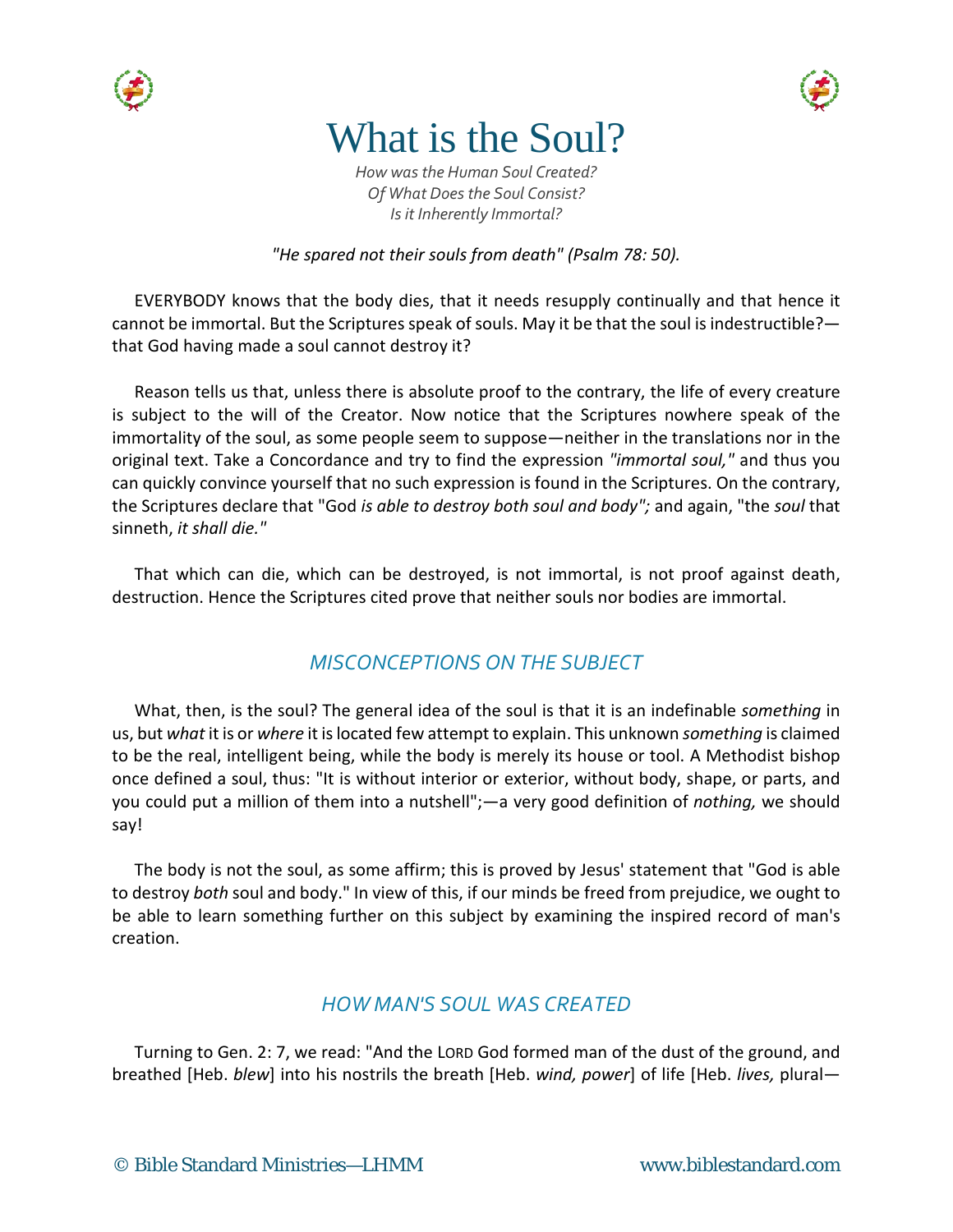*i.e.,* such as was common to all living animals]; and man became a living soul [*i.e.,* a sentient being]."

From this account it appears that the body was formed first, but it was not a man, soul or *being,* until animated. It had eyes, but saw nothing; ears, but heard nothing; a mouth, but spoke nothing; a tongue, but no taste; nostrils, but no sense of smell; a heart, but it pulsated not; blood, but it was cold, lifeless; lungs, but they moved not. It was not a man, but a corpse, an inanimate body.

The second step in the process of man's creation was to give vitality to the properly "formed" and in every way prepared body; and this is described by the words "blew into his nostrils the breath of life." When a healthy person has been drowned, and animation is wholly suspended, resuscitation has been effected by working the arms and thus the lungs as a bellows, and so gradually establishing the breath in the nostrils. In Adam's case it of course required no labored effort on the part of the Creator to cause the perfect organism which He had made to breathe the life-giving oxygen of the atmosphere.

As the vitalizing breath entered, the lungs expanded, the blood corpuscles were oxygenized and passed to the heart, which organ in turn propelled them to every part of the body, awakening all the prepared, but hitherto dormant, nerves to sensation and energy. In an instant the energy reached the brain, and thought, perception, reasoning, looking, touching, smelling, feeling and tasting commenced. That which was a lifeless human *organism* had become a *man,* a sentient being; the *"living soul"* condition mentioned in the text had been reached. In other words, the term *"living soul"* means neither more nor less than the term "sentient being"; *i.e.,* a being capable of sensation, perception, thought.

Moreover, even though Adam was perfect in his organism, it was necessary for him to *sustain* life, *soul* or sentient being, by partaking of the fruits of the trees of life. And when he sinned, God drove him from the garden, *"lest* he put forth his hand, and take also of the tree [plural, *trees* or *grove*] of life, and eat, and *live forever* [*i.e.,* by eating continuously]" (Gen. 3: 22). How the fogs and mysteries scatter before the light of truth which shines from God's Word!

#### *LOWER ANIMALS ALSO ARE SOULS*

Thus, also, we see why it is that the Scriptures speak of "souls" in connection with the lower animals. They, as well as man, are sentient beings or creatures of intelligence, only of lower orders. They, as well as man, can see, hear, feel, taste and smell; and each can reason up to the standard of his own organism, though none can reason as abstrusely nor on as high a plane as man. This difference is not because man has a *different kind of life* from that possessed by the lower animals; for all have similar vital forces, from the same fountain or source of life, the same Creator; all sustain life in the same manner, by the digestion of similar foods, producing blood, and muscles, and bones, *etc.,* each according to his kind or nature; and each propagates his

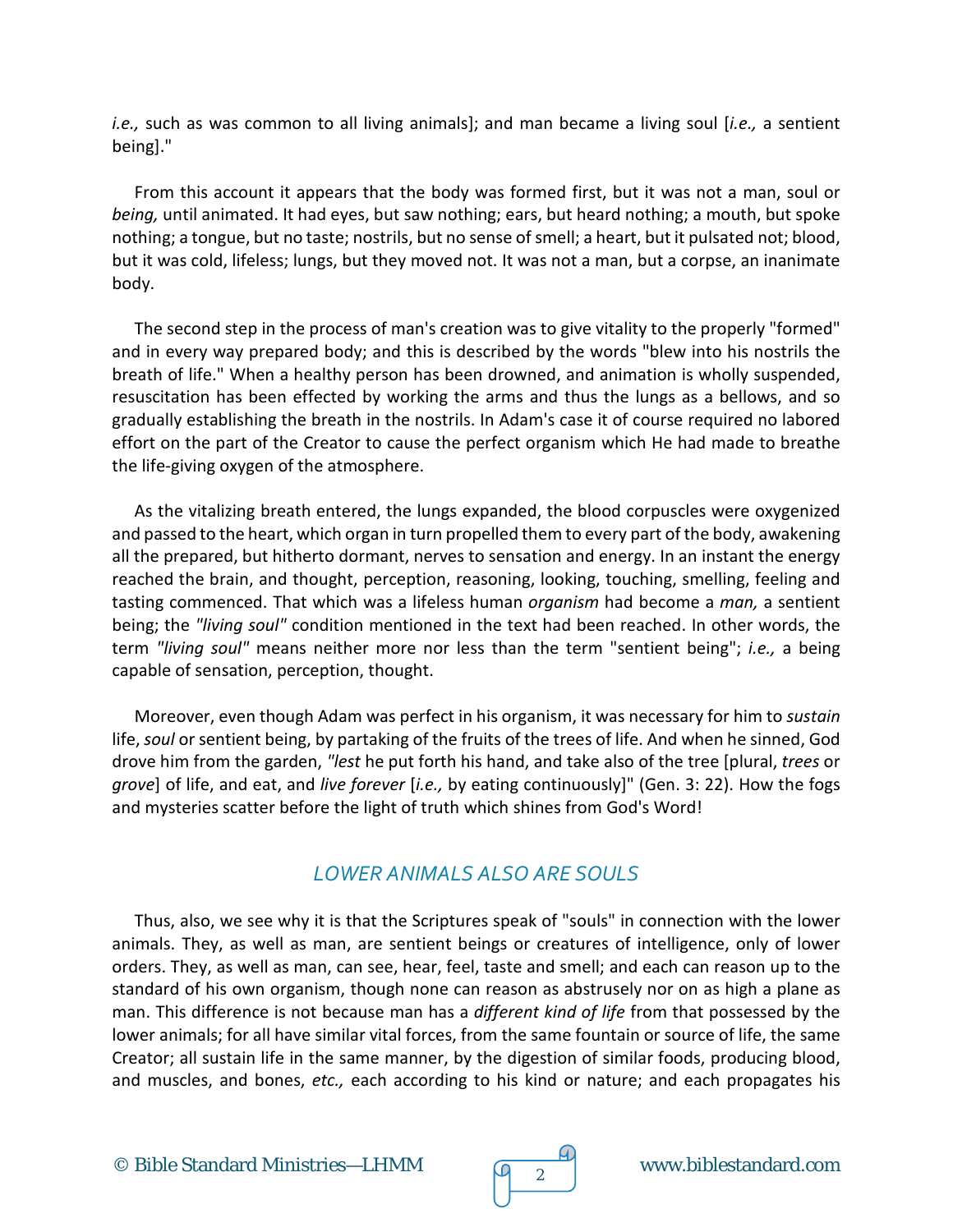species similarly, bestowing the *life,* originally from God, upon his posterity. They differ in shape and in mental capacity.

Nor can it be said that while man is a *soul* (or intelligent being) beasts are without this soulquality or intelligence, thought, feeling. On the contrary, both man and beast have soul-quality or intelligent, conscious being. Not only is this the statement of Scripture, but it is readily discernible as a fact, as soon as the real meaning of the word *soul* is comprehended, as shown foregoing.

To illustrate: Suppose the creation of a perfect dog; and suppose that creation had been particularly described, as was Adam's, what difference of detail could be imagined? The body of a dog created would not be a dog until the breath of life would be caused to energize that body; then it would be a *living creature* with sensibilities and powers all its own—a living soul of the lower order, called dog, as Adam, when he received life, became a *living creature* with sensibilities and powers all his own—a living soul of the highest order of flesh beings, called man.

#### *MAN'S FINER ORGANISM*

If the great difference between man and beast is not in the life which animates both, and not from lack of soul-power, which both possess, can it be that the difference is in their bodies? Yes; assuredly, the natural difference is physical, in addition to which is the fact that God has made provision for man's future, as expressed in His promises, while no such provision for a future life is made for beasts—nor are they organically capable of appreciating metaphysics. Other things being equal, the size and weight of the brain indicates *capacity* and *intelligence.* In this respect man has been more highly endowed than the brute, by the Creator. The brute has less brains than man, and what it has belongs almost exclusively to the *selfish* propensities. Its highest conception of right and wrong is the will of its master, man; it cannot appreciate the sublime in morals or in nature; the Creator did not give it such *brain*-capacity.

But although, because of his fall into sin and death, man's condition is far from what it was in its original perfection when pronounced "very good" by the highest Judge—so that some, by the cultivation of the lower organs of thought and a failure to use the higher, intellectual faculties, have dwarfed the organs of the brain representing these higher faculties, yet the *organs* are still there, and are capable of development, which is not the case with the most nearly perfect specimens of the brute creation.

So then it is in that the Creator has endowed man with a higher and finer *organism,* that He has made him to differ from the brute. They have similar flesh and bones, breathe the same air, drink the same water, and eat similar food, and all are souls or creatures possessing intelligence; but man, in his *better body,* possesses capacity for higher intelligence and is treated by the Creator as on an entirely different plane. It is in proportion as sin degrades man from his original likeness of his Creator that he is said to be "brutish"—more nearly resembling the brutes, destitute of the higher and finer sensibilities.

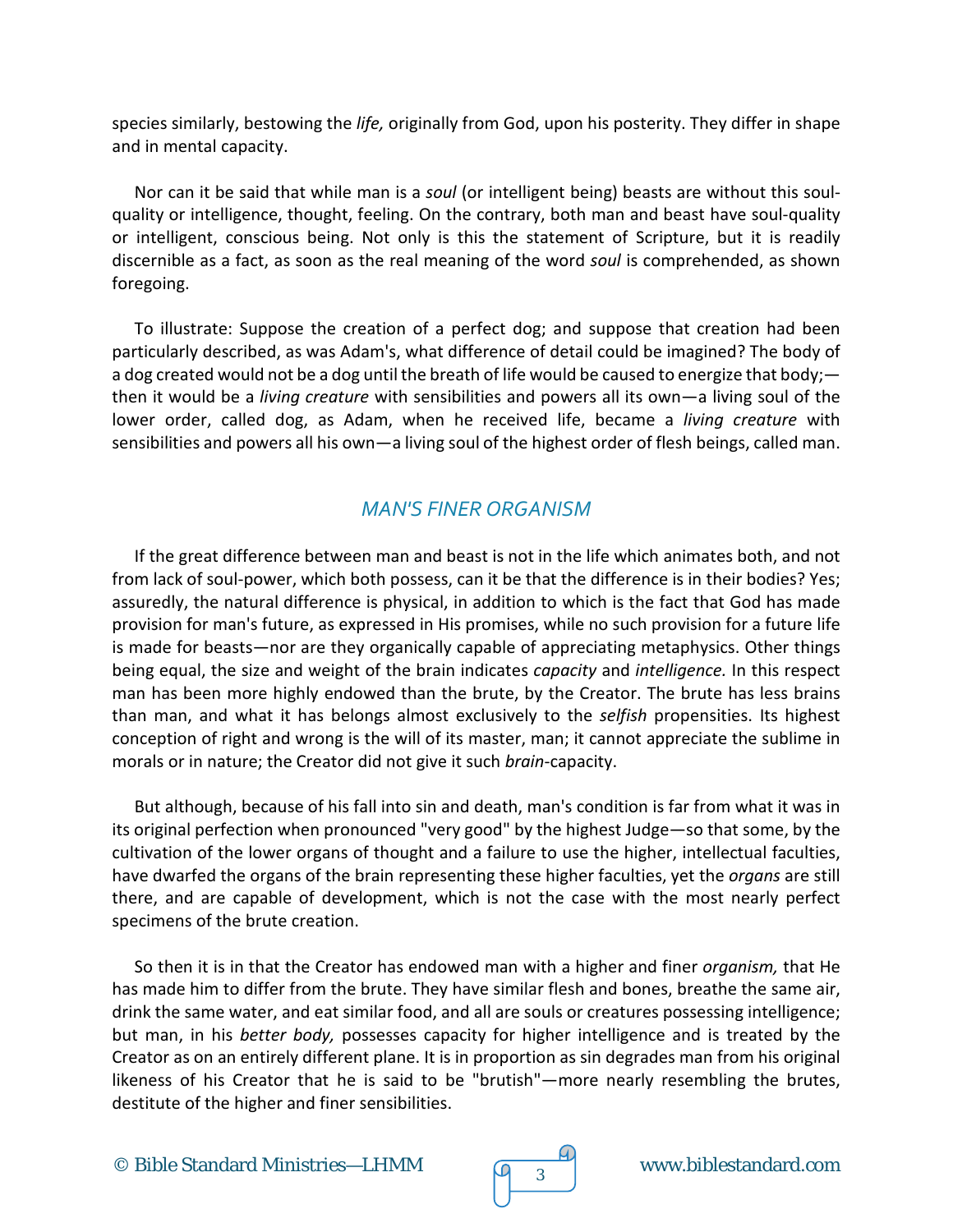#### *THE BIBLE TESTIMONY*

To this the Scripture testimony agrees. We read (Gen. 1: 29, 30), "To you it shall be for meat. And to every beast of the earth, and to every fowl of the air, and to everything that creepeth upon the earth, wherein there is*life* [Heb. *'nephesh chaiyah'—a living soul*]."—Again (Gen. 1: 20), "Let the waters bring forth the moving creature that hath *life* [Heb.—*a living soul*]."—See marginal readings.

The same lesson, that the life principle is no different in mankind from what it is in all other creatures whose breath is taken through the nostrils, as distinguishing them from fish, is taught in the account of the destruction wrought by the Deluge (Gen. 6: 17; 7: 15, 22). This is in full accord with King Solomon's statement that man and beast have all "one breath" [Heb. *ruach, spirit of life*]—one kind of life; and that "as the one dieth, so dieth the other" (Eccl. 3: 19). When he asks (Eccl. 3: 21), "Who knoweth the spirit of man that [it] goeth upward, and the spirit of the beast that [it] goeth downward to the earth?" he is controverting the heathen theory, which even at that time had begun to speculate that man had some inherent quality which would prevent his death, even when he seemed to die. The wise man challenges any proof, any *knowledge,* to such effect. This challenge to others to produce proofs, or admit that they have no such knowledge, follows his statement of the truth on the subject in verses 19 and 20.

#### *DISTINCTIONS BETWEEN MAN AND BEAST*

The distinction between man and beast is not in the kind of breath or life, but in that man has a *higher organism* than other animals; possessing moral and intellectual powers and qualities in the image or likeness of those possessed by the Creator, who has a still higher organism, of spirit, not of flesh. And, as already shown, man's hope for a future life lies not in his inherent powers, but in his Creator's gracious provision which centered in the redemption of every soul of man from death, by the great Redeemer, and the consequent provision that whosoever will may have everlasting life by *resurrection,* subject to the terms of the New Covenant.

Our Redeemer "poured out His*soul* [being] unto death," "He made His*soul* [being] an offering for sin" (Isa. 53: 10, 12); and it was the *soul* of Adam (and his posterity) that He thus bought with His precious blood—by making His *soul* (being) an offering for sin. Consequently *souls* were redeemed, and *souls* are to be awakened, resurrected (Psa. 49: 15).

## *ARE THE SAME BODIES RESTORED?*

Many suppose that the bodies buried are to be restored atom for atom, but, on the contrary, the Apostle declares, "Thou sowest [in death] not that body which shall be." In the resurrection God gives to each person (to each soul or sentient being) such a body as His infinite Wisdom has

© Bible Standard Ministries—LHMM  $\sqrt{9}$  4 www.biblestandard.com

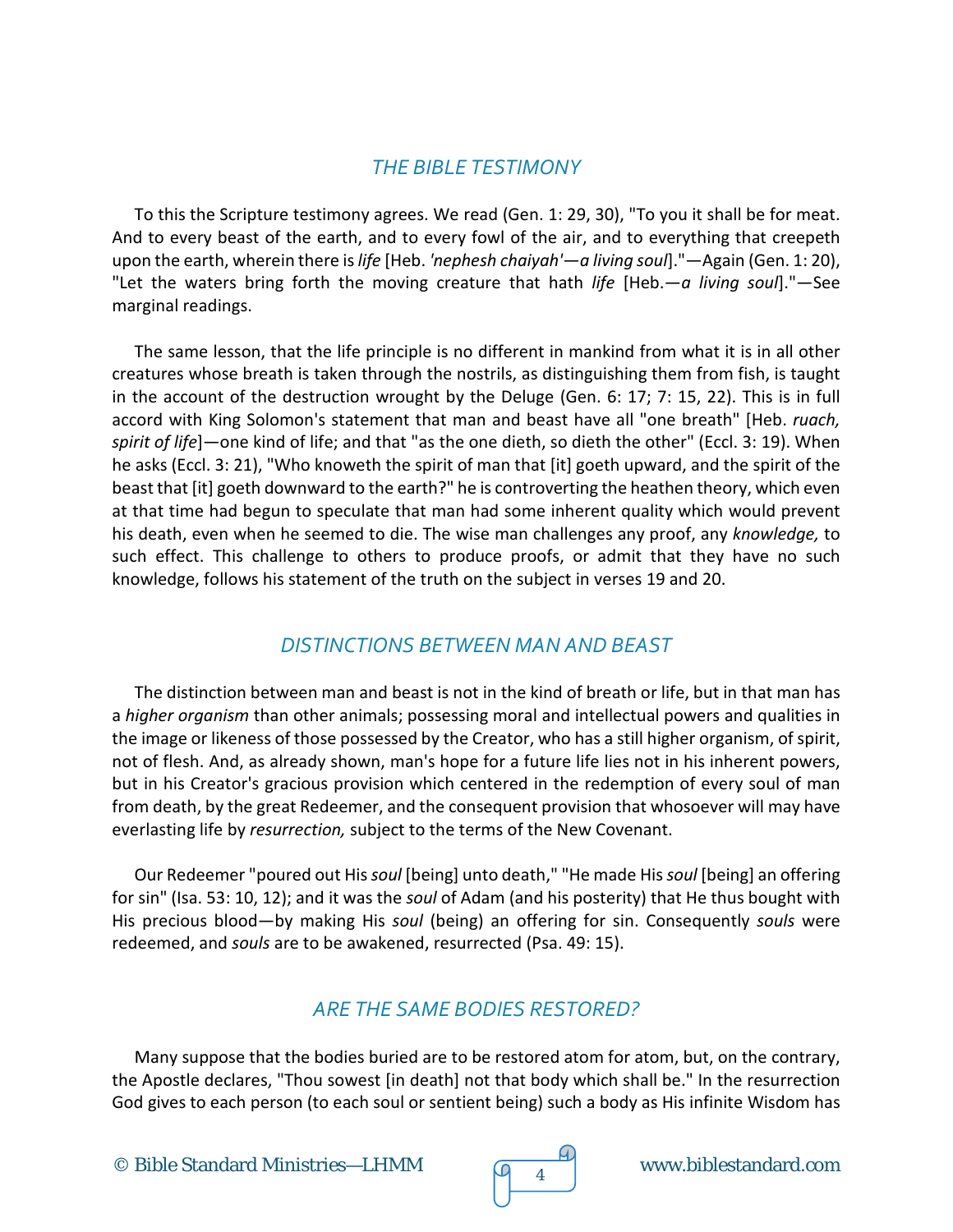been pleased to provide; to the Church, selected during the Gospel Age, *spirit* bodies; to the restitution class, human bodies, but not the same ones lost in death (1 Cor. 15: 37, 38).

As in Adam's creation, the bringing together of an *organism* and the *breath of life* produced a *sentient being or soul,*so the dissolution of these, from any cause, puts an end to sentient being stopping thoughts and feelings of every kind. The soul (*i.e.,* sentient being) ceases; the body returns to dust as it was; while the spirit or breath of life returns to God, who imparted it to Adam, and to his race through him (Eccl. 12: 7). It returns to God in the sense that it is no longer amenable to human control, as in pro-creation, and can never be recovered except by Divine power. Recognizing this fact, the Lord's instructed ones commit their hope of future life by resurrection to God and to Christ, His now exalted Representative (Luke 23: 46; Acts 7: 59). So, then, had God made no provision for man's future life by a Ransom and a promised resurrection, death would have been the end of all hope for humanity (1 Cor. 15: 14-18).

#### *MAN WILL LIVE AGAIN*

But God has thus made provision for our living again; and ever since He made known His gracious Plan, those who speak and write intelligently upon the subject (for instance, the inspired Scripture writers), as if by common consent, speak of the unconscious interim between death and the resurrection morning, in which sentient being is suspended, as a *"sleep."* Indeed, the illustration is an excellent one; for the dead will be totally unconscious of the lapse of time, and the moment of awakening will seem to them like the next moment after the moment of their dissolution.

For instance, we read that, speaking of Lazarus' death, our Lord said, "Our friend Lazarus *sleepeth;* I go that I may *awake him out of sleep."* Afterward, because the disciples were slow to comprehend, He said, "Lazarus is dead" (John 11: 11, 14). Were the theory of consciousness in death correct, is it not remarkable that Lazarus gave no account of his experience during those four days? None will claim that he was in a "hell" of torment, for our Lord calls him His "friend"; and if he had been in heavenly bliss our Lord would not have called him from it, for that would have been an unfriendly act. But as our Lord expressed it, Lazarus *slept,* and He awakened him to life, to consciousness, to his *sentient being,* or *soul* returned or revived; and all this was evidently a favor greatly appreciated by Lazarus and his friends.

## *THE DEAD DESCRIBED AS "ASLEEP"*

The thought pervades the Scriptures that we are now in the night of dying and sleeping as compared with the morning of awakening and resurrection. "Weeping may endure for a *night,* but joy cometh in the *morning"* (Psa. 30: 5). Thus, Luke says of Stephen, the first martyr, *"He fell asleep";* and in St. Paul's speech at Antioch we find the same appropriate, hopeful and peaceful figure of speech, "David *fell on sleep"* (Acts 7: 60; 13: 36). St. Peter uses the same expression,

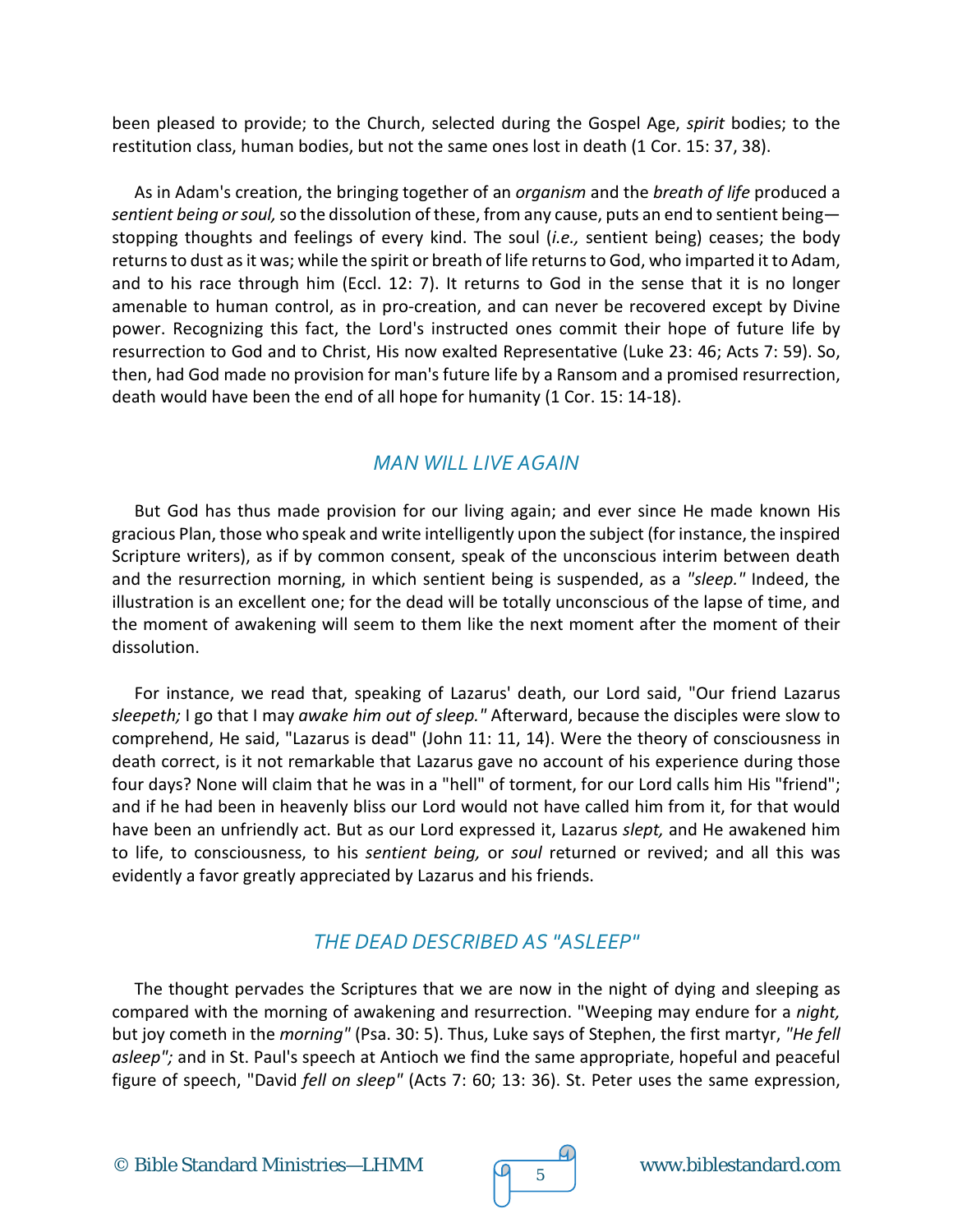saying, "The fathers *fell asleep"* (2 Pet. 3: 4). And St. Paul used it many times, as the following quotations show:—

"The greater part remain unto this present, but some are *fallen asleep"* (1 Cor. 15: 6).

"If there be no resurrection, … then they also which are *fallen asleep* in Christ are perished" (1 Cor. 15: 13, 18).

"Christ is risen from the dead and become the first-fruits of them that *slept"* (1 Cor. 15: 20).

"Behold, I show you a mystery; We shall not all *sleep"* (1 Cor. 15: 51).

"I would not have you to be ignorant, brethren, concerning them that *are asleep"* (1 Thes. 4: 13).

"Them that *sleep* in Jesus, will God bring [from the dead] with [by] him" (1 Thes. 4: 14).

When the Kingdom, the resurrection time, comes, "we who are alive and remain unto the coming [*presence*] of the Lord shall not prevent [*precede*] them which *are asleep"* (1 Thes. 4: 15).

They "fell asleep" in peace to await the Lord's Day (the Day of Christ, the Millennial Day), fully persuaded that He [Christ] is able to keep that which they committed unto Him against that Day (2 Tim. 1: 12). This same thought runs through the Old Testament as well—from the time that God first preached to Abraham the Gospel of a resurrection; the expression, "He slept with his fathers," is very common in the Old Testament. But Job puts the matter in very forceful language saying, "Oh, that thou wouldest hide me in the grave, that thou wouldest keep me secret until thy wrath be [over] past!"

The present dying time is the time of God's wrath—the curse of death being upon all, because of the original transgression. However, we are promised that in due time the curse will be lifted and a blessing will come through the Redeemer to all the families of the earth; and so Job continues, "All the days of my appointed time will I wait, till my change come; [then] thou shalt call (John 5: 25) and I will answer thee; thou wilt have a desire unto the work of thine hands" (Job 14: 13-15). And we of the New Testament times read our Lord's response, All that are in the graves shall hear the voice of the Son of God [calling them to awake and come to a full knowledge of God and to a full opportunity of everlasting life] (John 5: 28, 29).

## *AN ILLUSTRATION — A CANDLE*

Let us illustrate the human and animal body, soul and spirit by something less complex and better understood generally; for instance, an unlighted candle would correspond to an inanimate human body or corpse; the lighting of the candle would correspond to the spark of life originally imparted by the Creator; the flame or light corresponds to sentient being or intelligence or soul

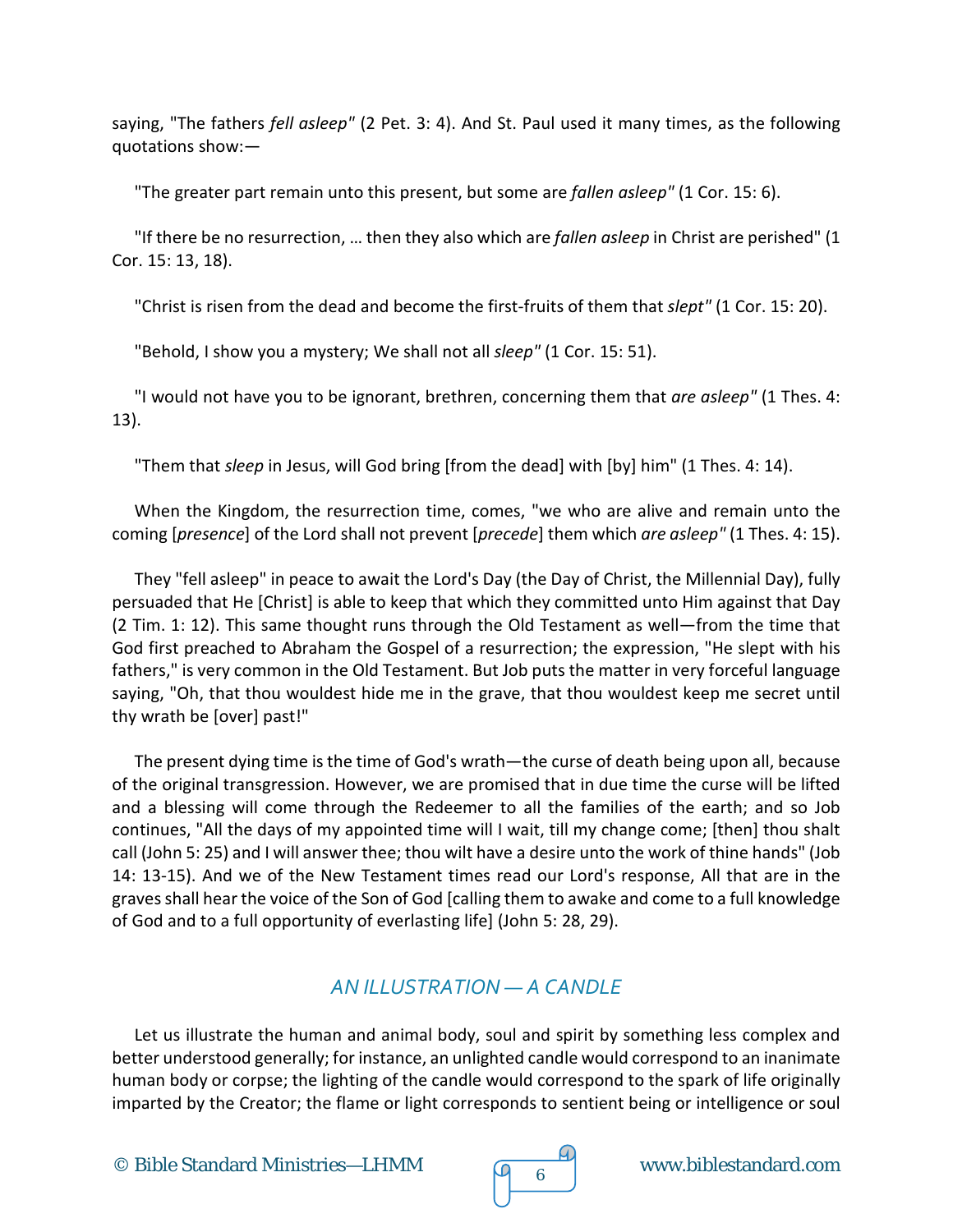quality; the oxygenized atmosphere which unites with the carbon of the candle in supporting the flame corresponds to the *breath* of life or spirit of life which unites with the physical organism in producing soul or intelligent existence. If an accident should occur which would destroy the candle, the flame, of course, would cease; so if a human or animal body be destroyed, as by consumption or accident, the *soul,* the life, the intelligence, *ceases.*

Or if the supply of air were cut off from the candle-flame, as by an extinguisher or snuffer, or by submerging the candle in water, the light would be extinguished even though the candle remained unimpaired. So the *soul,* life, existence, of man or animal would cease if the breath of life were cut off by drowning or asphyxiation, while the body might be comparatively sound. As the lighted candle might be used under favorable conditions to light other candles, but the flame once extinguished the candle could neither relight itself nor other candles, so the human or animal body while alive, as a living soul or being, can under Divine arrangement start or propagate other souls or beings—offspring; but as soon as the spark of life is gone, soul or being has ceased, and all power to think, feel or propagate has ceased.

In harmony with this we read of Jacob's children: "All the *souls* that came out of the loins of Jacob were seventy *souls"* (Ex. 1: 5). Jacob received his spark of life as well as his physical organism, and hence the united product of these, his soul or *intelligent being,* from Isaac, and thence from Adam, to whom alone God ever directly imparted life. And Jacob passed on the life and organism and soul to his posterity; and so it is with all humanity.

A candle might be relighted by any one having the ability; but by Divine arrangement the human body, bereft of the spark of life, "wasteth away," "returneth to the dust from which it was taken," and the spark of life cannot be re-enkindled except by Divine power, a miracle. The promise of *resurrection* is therefore a promise of a relighting, a re-enkindling of animal existence or soul; and since there can be no being or soul without a body and restored life-power or spirit, it follows that a promised resurrection or restoration of soul or being *implies* new bodies, new organisms. Thus the Scriptures assure us that human bodies which return to dust will not be *restored,* but that in the resurrection God will give such new bodies as it may please Him to give (1 Cor. 15: 37-40).

The Apostle here declares that in the resurrection there will be a special class accounted worthy of a new nature, spiritual instead of human or fleshly; and, as we should expect, he shows that this great change of nature will be effected by giving these a *different kind of body.* The candle may here again serve to illustrate: Suppose the fleshly or human nature to be illustrated by a tallow candle, the new body might be illustrated by a wax candle, the new body might be illustrated by a fluorescent light.

With any power and wisdom less than that of our Creator guaranteeing the resurrection, we might justly fear some break or slip by which the *identity* would be lost, especially with those granted the great change of *nature* to *spirit being.* But we can securely trust this and all things to Him with whom we have to do in this matter. He who knows our very thoughts can reproduce them in the new brains so that not one valuable lesson or precious experience will be lost. He is

© Bible Standard Ministries—LHMM www.biblestandard.com <sup>7</sup>

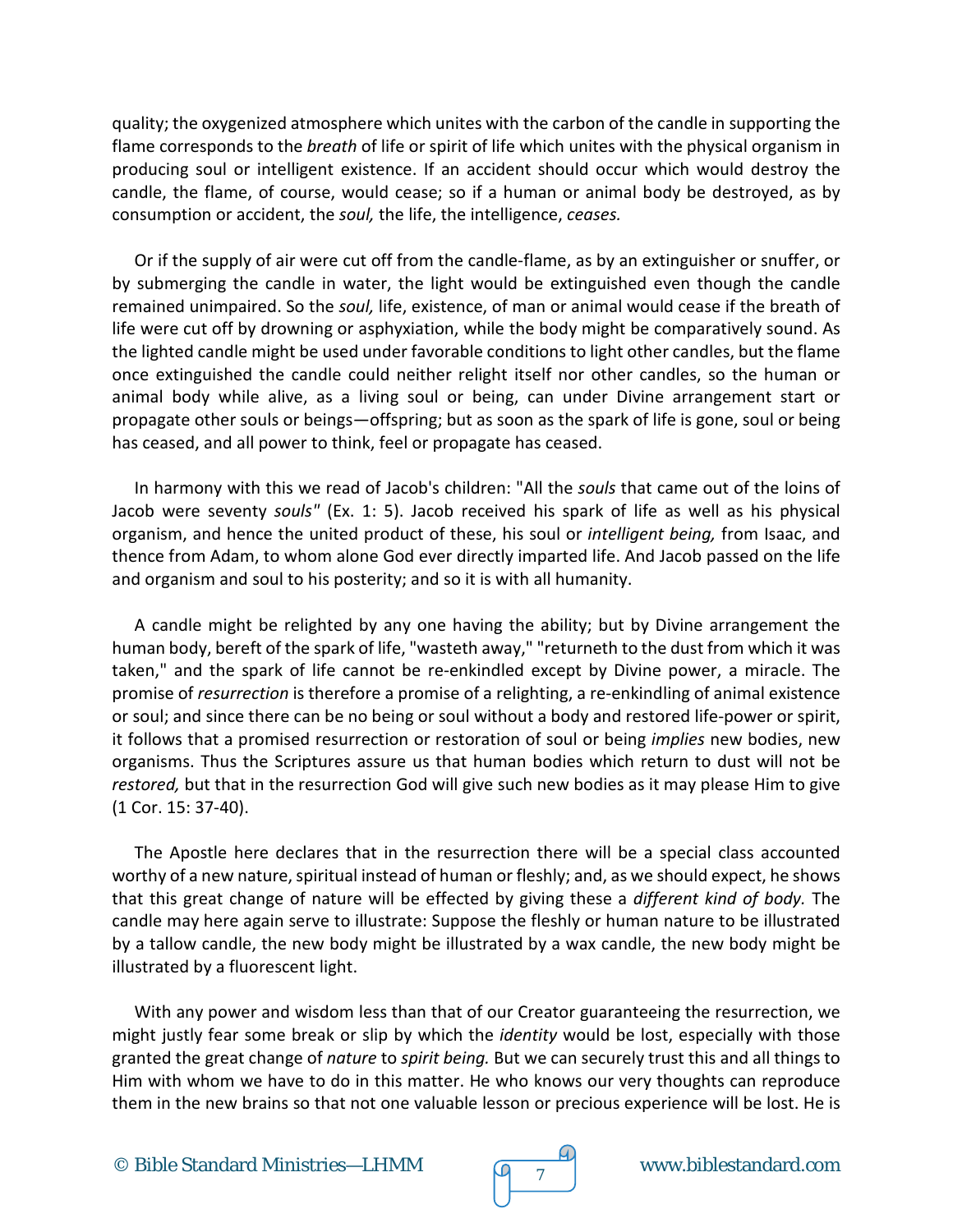too wise to err and too good to be unkind; and all that He has promised He will fulfil in a manner exceedingly and abundantly better than we can ask or think.

## *BODY, SOUL AND SPIRIT*

The terms *body, soul* and *spirit* may be used of the Church collectively. For instance, the Apostle says: "I pray God [that] your whole spirit and soul and body be preserved blameless unto the coming of our Lord Jesus Christ" (1 Thes. 5: 23). This prayer must be understood to apply to the Church as a whole—the elect Church, whose names are written in Heaven. The true *spirit* has been preserved in the Little Flock. Its *body* has been discernible also, notwithstanding the multitudes of tares that would hide as well as choke it. And its *soul,* its activity, its intelligence, its sentient being, has been in evidence everywhere, lifting up the standard of the people—the Cross, the Ransom. In no other way could we apply St. Paul's words: for, however much people may differ respecting the preservation of the individual spirits and souls of the people addressed: all will agree that their *bodies have not been preserved,* but have returned to dust, like those of others. Besides, the words *body, soul* and *spirit* are in the singular, not in the plural.

## SOME QUESTIONS AND ANSWERS

Some questions with inspired answers will further elucidate matters; hence we submit them.

*Question:* Are the promises to the saints of the Gospel Age heavenly or earthly promises?

*Answer:* "As we have borne the image of the earthly, we shall also bear the image of the heavenly." We are "partakers of the heavenly calling" (1 Cor. 15: 49; 2 Tim. 4: 18; Heb. 3: 1; 6: 4; Phil. 3: 14; Eph. 2: 6, 7; 2 Thes. 1: 11, 12; 2 Tim. 1: 9, 10).

*Question:* Were the elect Church, the "overcomers," the "saints," to continue to be human beings, "of the earth earthy"?

*Answer:* "Whereby are given unto us exceeding great and precious promises, that by these ye might be [come] partakers of the *divine nature"*—"new creatures" (2 Pet. 1: 4; 2 Cor. 5: 17; Rom. 8: 17, 18).

*Question:* When is their full *change* (begun by a change of heart, at the begetting of the Spirit) completed?—When were they to be made like Christ their Lord?

*Answer:* We [saints] shall all be *changed." …* "The dead [saints] shall be *raised incorruptible,* and we shall be *changed,* in a moment, in the twinkling of an eye … this mortal shall put on

© Bible Standard Ministries—LHMM www.biblestandard.com <sup>8</sup>



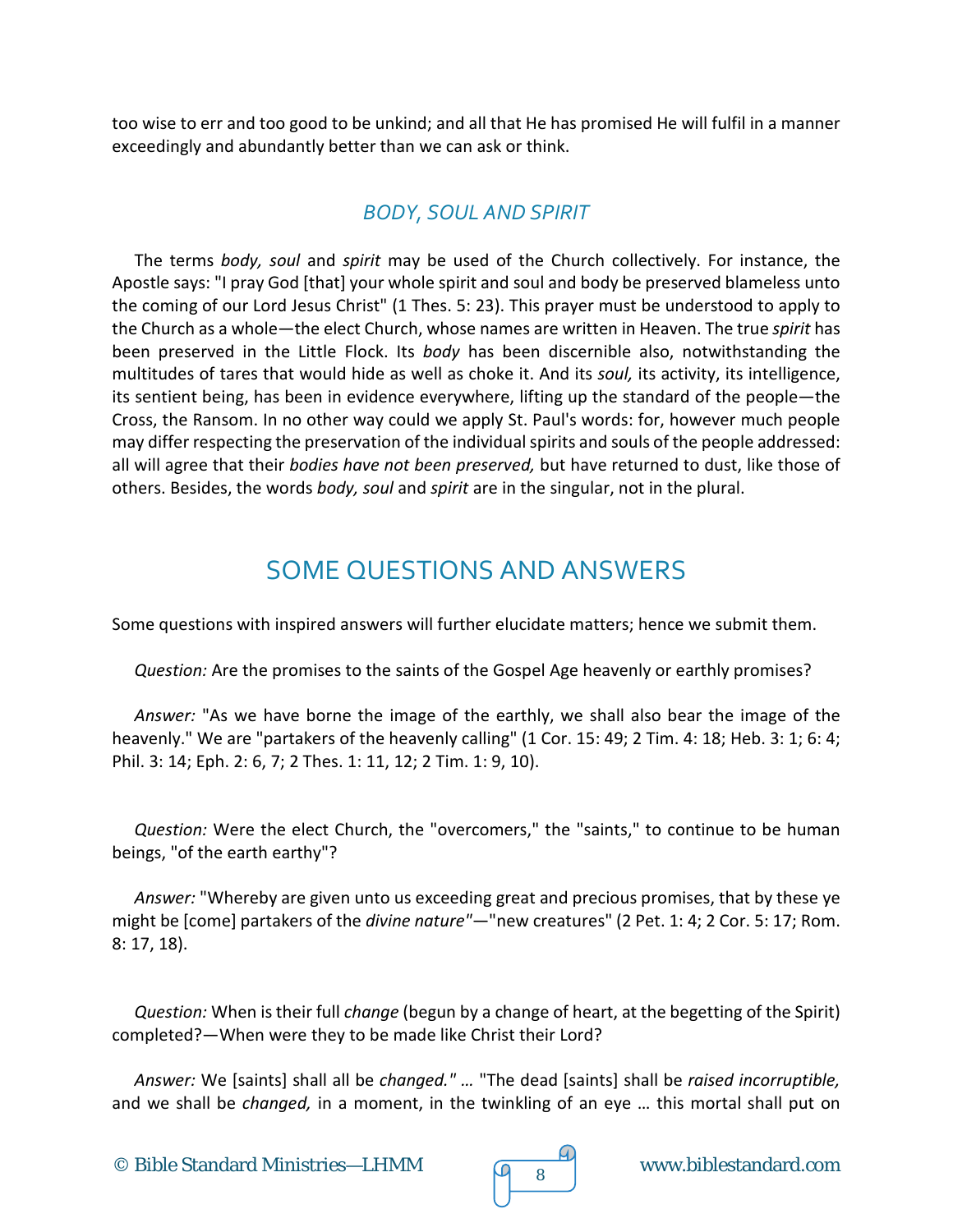*immortality."* "Sown a natural [animal] body, it is raised a spiritual body." "So also is *the* [special] resurrection of *the* [special, elect] dead" (1 Cor. 15: 50-53, 42-44; Phil. 3: 11).

*Question:* Are full recompenses, either rewards or punishments, to be expected before the resurrection?

*Answer:* "Thou shalt be recompensed at the resurrection of the just" (Luke 14: 14; Rev. 11: 18; Matt. 16: 27).

## *HOPE FOR THE NON-ELECT*

*Question:* What is the hope held out for all except the Elect of the Gospel Age?

*Answer:* "The whole [human] creation groaneth and travaileth in pain together until now. For the earnest expectation of the creature waiteth for the manifestation of the sons of God [the saints]." Then shall follow "times of restitution of all things which God hath spoken by the mouth of all His holy prophets since the world began," in which "all the families of the earth shall be blessed" through "Abraham's Seed" (Rom. 8: 22, 19; Acts 3: 19-21; Gal. 3: 16, 29).

*Question:* Are the dead conscious or unconscious?

*Answer:* "The dead know not anything" (Eccl. 9: 5; Psa. 146: 4; Isa. 38: 18, 19).

*Question:* Have the departed saints been praising the Lord all along during the past ages?

*Answer:* "The dead praise not the Lord" (Psa. 115: 17; 6: 5; Eccl. 9: 6).

## *REWARDS — AT DEATH OR RESURRECTION?*

*Question:* Are full recompenses, either rewards or punishments, to be expected before the resurrection?

*Answer:* "Thou shalt be recompensed at the resurrection of the just" (Luke 14: 14; Rev. 11: 18; Matt. 16: 27).

*Question:* Did the prophets receive their reward at death? or was it reserved in God's Plan to be given them at the beginning of the Millennium, the Age or Day of Judgment?

© Bible Standard Ministries—LHMM www.biblestandard.com <sup>9</sup>

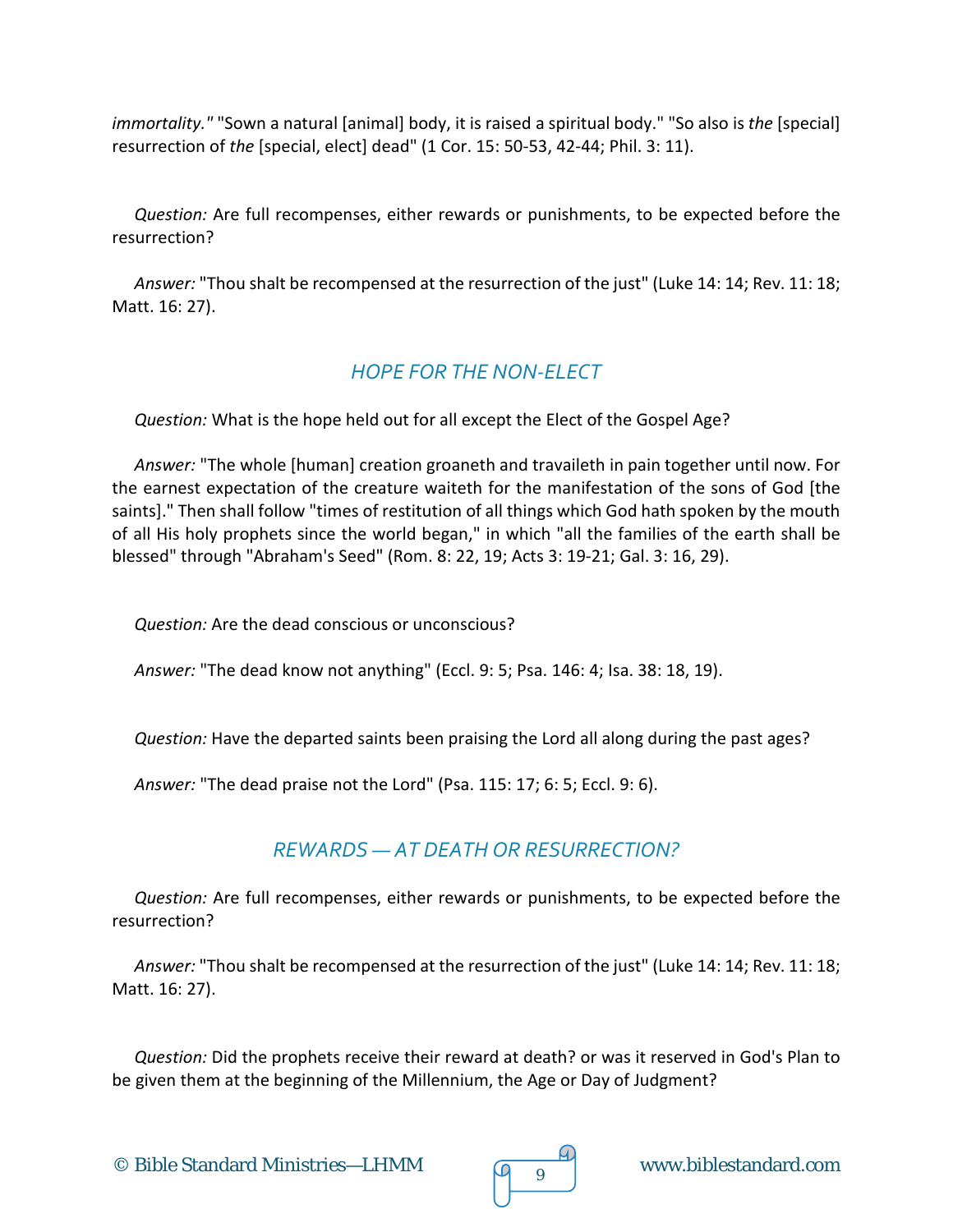*Answer:* "The time of the *dead,* that they should be *judged,* and that thou shouldst *give reward* unto thy servants the *prophets,"* is at the sounding of the last trumpet, the seventh trumpet, at the end of the Gospel Age (Rev. 11: 15, 18; Psa. 17: 15).

*Question:* Were the Apostles promised translation to heaven at death?—or must they await Jesus' Second Coming?

*Answer:* "As I said to the Jews, Whither I go ye cannot come; so now I say *to you* [Apostles]," "I will come again and receive you unto myself" (John 13: 33; 14: 3).

*Question:* Was it proper for the saints of the Gospel Age, except such as would be living at the time of the Lord's return, to expect to be *crowned* at death?

*Answer:* "When the chief Shepherd shall appear, ye shall receive a crown of glory that fadeth not away" (1 Pet. 5: 4; 2 Tim. 4: 8; 1 Pet. 1: 4, 5).

*Question:* Did the Apostles expect glory at death or at the Second Coming of Christ?

*Answer:* "When Christ who is our life shall appear, *then* shall ye also appear with Him in glory" (Col. 3: 4; 1 John 3: 2).

*Question:* Were the saints to *"shine"* in death?

*Answer:* "Many of them that sleep in the dust of the earth shall awake, … and they that be wise shall *shine* as the brightness of the firmament [as the sun]" (Dan. 12: 2. 3; Matt. 13: 40-43).

*Question:* Were the Ancient Worthies rewarded at death?

*Answer:* "These all died in faith, *not* having received the promises; … that they without us should not be made perfect" (Heb. 11: 13, 39, 40).

#### *DAVID NOT IN HEAVEN*

*Question:* David was one of the holy prophets: Was he rewarded by being taken to heaven?

*Answer:* "David is not ascended into the heavens" (Acts 2: 34).

© Bible Standard Ministries—LHMM  $\sqrt{9}$  10 www.biblestandard.com

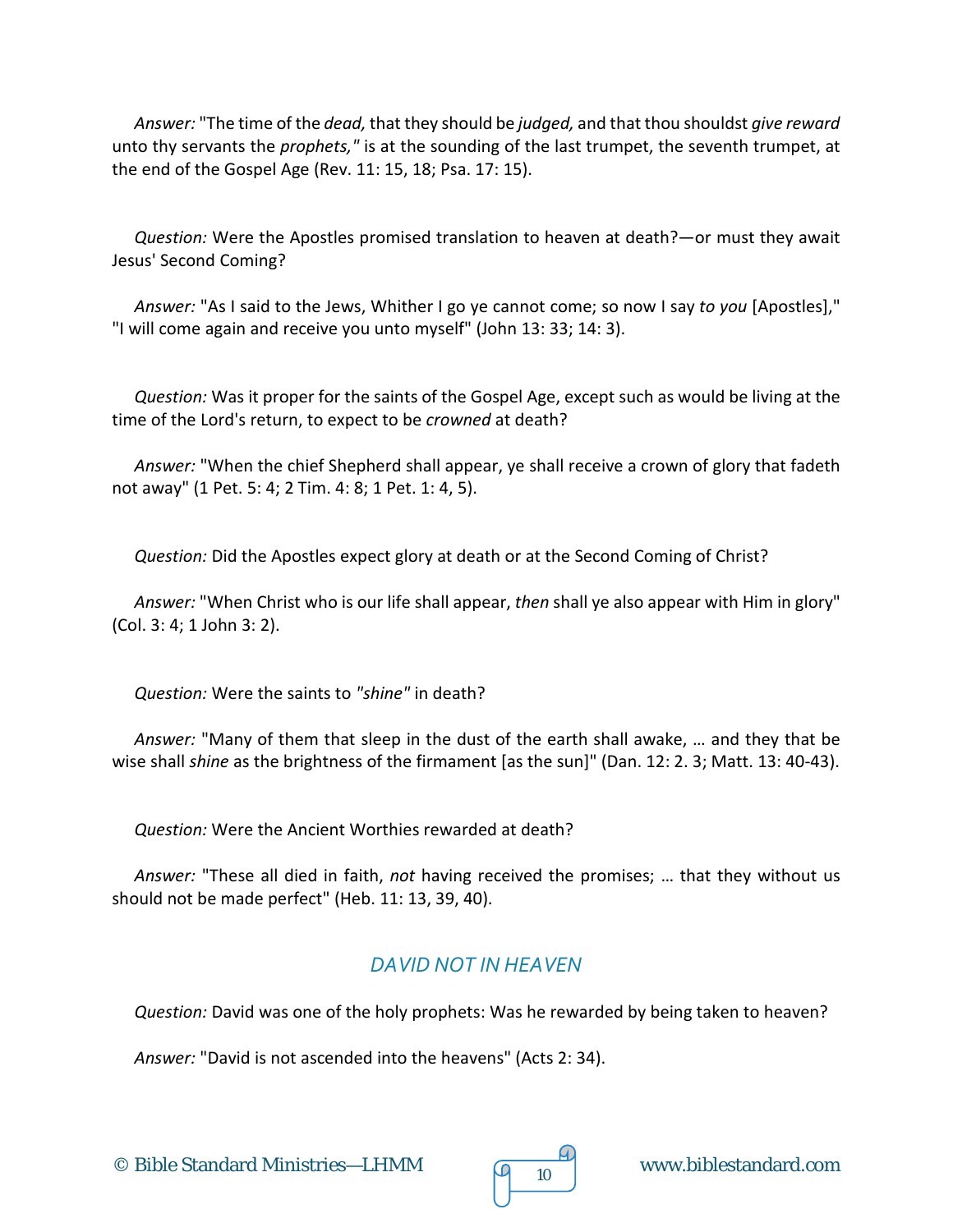*Question:* How many had gone to heaven up to the time of our Lord's ascension?

*Answer:* "No man hath ascended up to heaven, but He that came down from heaven, even the Son of man" (John 3: 13).

*Question:* Can He who created man destroy him? Can the soul be destroyed by its Creator?

*Answer:* "Fear Him who is able to *destroy* both soul and body in Gehenna [the 'Second Death']." "He spared not their souls from death." "The soul that sinneth, it shall die" (Matt. 10: 28; Psa. 22: 29; 78: 50; Ezek. 18: 4, 20; Joshua 10: 35; Isa. 38: 17; Psa. 56: 13; 30: 3; 119: 175; Matt. 26: 38; Isa. 53: 10, 12).

*Question:* How great importance did the Apostle Paul attach to the doctrine of the resurrection?

*Answer:* If there be no resurrection of the dead, then is not Christ risen. … Then they also which are fallen asleep in Christ are *perished"* (1 Cor. 15: 13-18).

*Question:* Are the unjust now being tormented in some unknown hell? or do they always meet the full penalty of their unrighteousness in the present life?

*Answer:* "The Lord knoweth how to … reserve the unjust unto the day of judgment [the Millennial Day] to be punished" (2 Pet. 2: 9; Job 21: 30).

#### *DESTRUCTION FOR THE INCORRIGIBLE*

*Question:* What will be the end of those who when tried are found incorrigible—wilfully wicked?

*Answer:* They shall "go away into a cutting off from life," "be punished with everlasting destruction [a destruction which will never be terminated by a resurrection]"; for still "The wages of sin is death," "the Second Death"; and still the gift of God, eternal life, is to be had only in Christ. "He that hath the Son hath life"; he that hath not the Son shall not receive that gift (Matt. 25: 46; Rev. 20: 14, 15; 2 Thes. 1: 9; Rom. 6: 23; 1 John 5: 12).

*Question:* If hell (*sheol*) is a place of living torture, lighted with flames and hideous with the curses of its occupants suffering torture, either mental or physical, why do the Scriptures declare it to be a place or state of silence, darkness, forgetfulness and absolute unconsciousness? (Job 10: 21, 22; Psa. 88: 3- 12; 6: 5; 146: 4; Eccl. 9: 10; Isa. 38: 18).

© Bible Standard Ministries—LHMM  $\sqrt{9}$  11 www.biblestandard.com

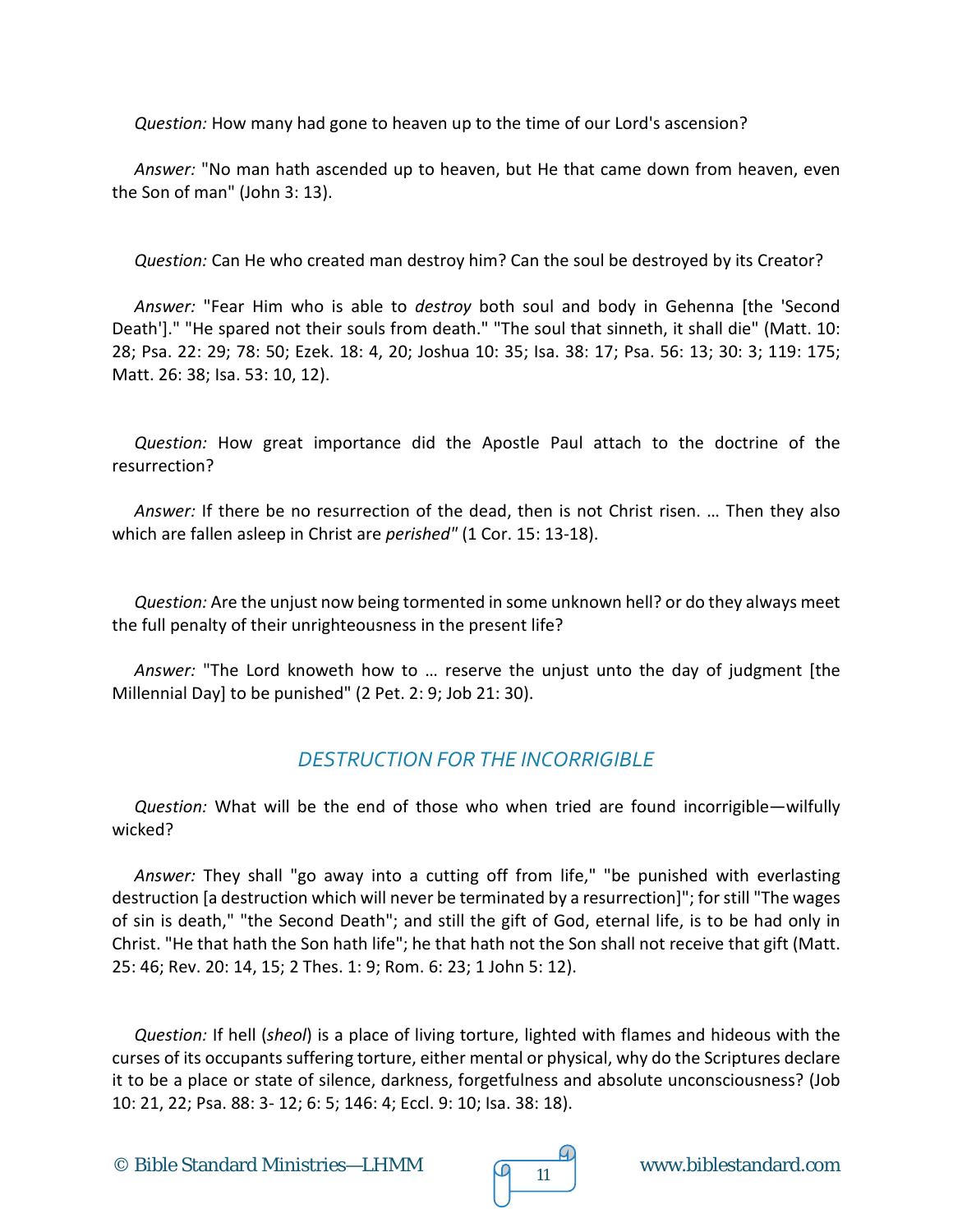*Question:* If God is *able to destroy* both soul and body in the Second Death, and if He declares that He *will destroy* the wilfully and intelligently wicked, will not this prove that there will be no such thing as everlasting sin and everlasting agony? And does not this clear God's character from charges of injustice?

*Question:* Are not these propositions intimately associated with all the *doubts* which have troubled you since you became a Christian, and perhaps before? And would not their Scriptural solution greatly assist in rooting, grounding and establishing your faith in the Bible as the inspired Word of God? This has been the blessed result with many who in their confusion were doubtful, skeptical and unsettled Christians, as well as with many infidels. It is the *key* which opens to the honest seeker the treasures of Divine wisdom and grace.

## *The Wages of Sin—Is It Eternal Life in Torment or Death?—Which?*

#### **I. It is not Eternal life in torment.**

A. The Scriptures nowhere teach eternal life in torment as Sin's Wage.

- B. It is contrary to Scriptural passages.
- C. It is contrary to Scriptural doctrines.
- D. It is contrary to itself, being impossible of infliction.
- E. It is contrary to God's character of perfect Wisdom, Power, Justice and Love.

F. It is contrary to Christ's ransom—corresponding price—which was yielded up by *death* not by eternal torment.

G. It is contrary to a sound mind, making its advocates unreasonable, and its dupes in many cases insane.

H. It is contrary to experience, which shows that not it, but another penalty is inflicted.

I. It is contrary to Godliness, injuring real faith, hope and love, and spreading terror, unbelief, despair and hardness of heart.

J. It is contrary to Reason, in that every instinct of sound reason revolts at such a penalty.

K. It is contrary to the doctrine that sin will cease.

L. It is contrary to the doctrine that evil will cease.

© Bible Standard Ministries—LHMM  $\sqrt{q}$  12 www.biblestandard.com

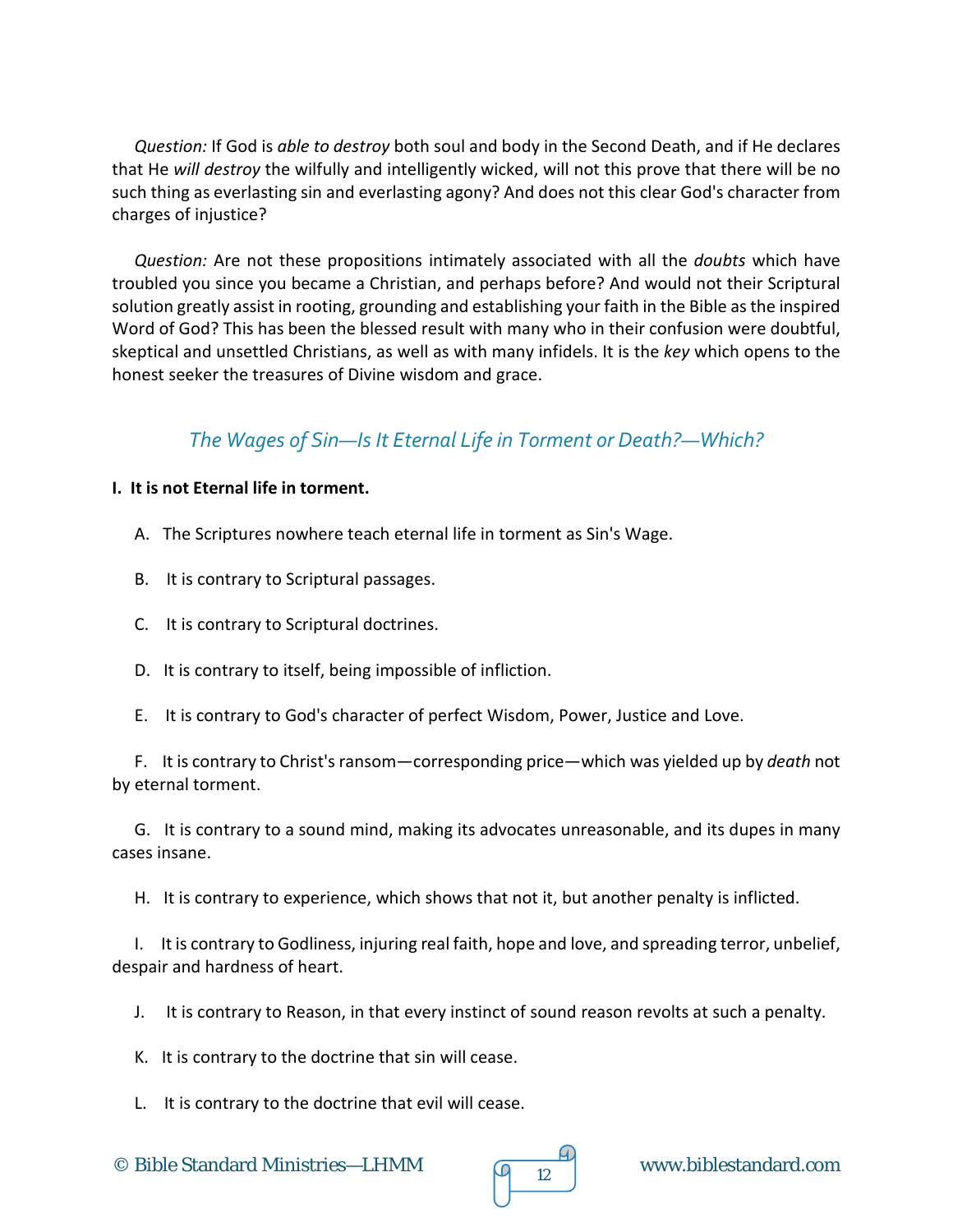M. It is contrary to the doctrine that Eternal life is a reward.

- N. It is a heathen doctrine.
- O. It is a teaching of Satan and his fallen angels.

P. It has been an animating motive of persecution by men who lacked the Lord's spirit, and were filled with the Adversary's spirit.

- Q. It is an instrument of priestcraft.
- R. It is the papal counterfeit of the real penalty of sin.
- S. It is based upon a false view of the nature and qualities of the human soul.
- T. It is based on a false view of Hell.
- U. It is based on a false view of Eternal life.
- V. It is based on a false view of the Hereafter.
- W. It is based on false methods of interpretation.
- X. It is supported by false translations.
- Y. It is the heart of the first lie ever told.
- Z. Belief in its Scripturalness has made infidels of some of the best and brightest people.

#### **II. It is death.**

#### **A. Its proof.**

a. Direct passages: Gen. 2: 17; Jer. 31: 30; Rom. 1: 32; 5: 12, 15, 17; 6: 16, 21, 23; 7: 5; 1 Cor. 15: 21, 22, 56; James 1: 15; 1 John 5: 16.

b. Parallel passages: Gen. 3: 19; Rom. 1: 18; 5: 16, 18, 19.

#### **B. Its Nature.**

- a. Not life: Deut. 30: 15, 19; Rom. 5: 21; 6: 23; 8: 13; Gal. 6: 8.
- b. But extinction.

© Bible Standard Ministries—LHMM  $\sqrt{q}$  13 www.biblestandard.com

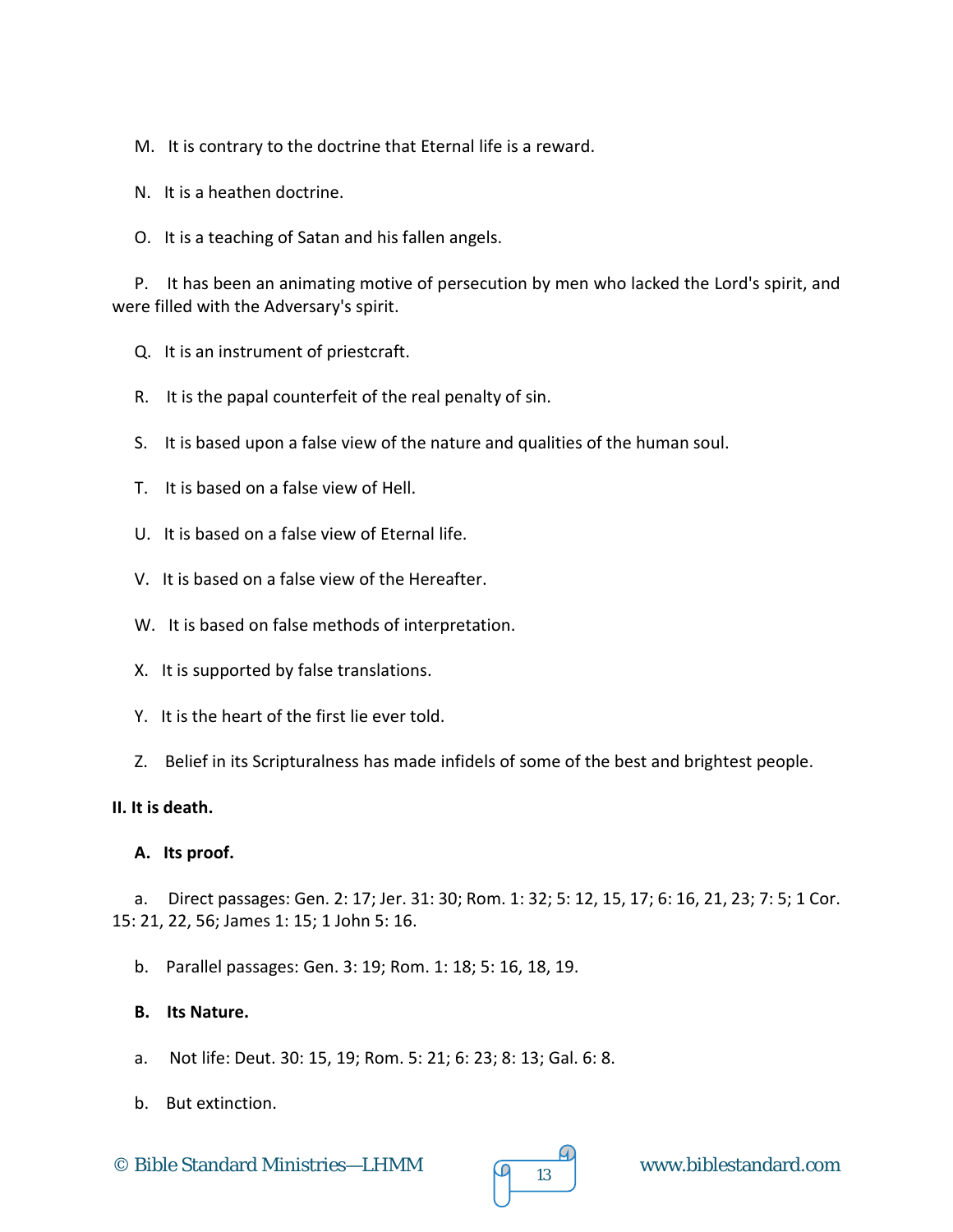1. Non-existence: Job 6: 15, 18; 7: 9; Psa. 37: 10, 35, 36; 49: 12; 104: 35.

2. Destruction: Job 31: 3; Psa. 9: 5; 37: 38; 145: 20; Isa. 1: 28; 1 Cor. 3: 17; Phil. 3: 19; 2 Thess. 1: 9; 1 Tim. 6: 9; 2 Pet. 2: 1, 12; 3: 16.

3. A consuming: Psa. 104: 35; Isa. 1: 28; Heb. 12: 29.

4. A devouring: Isa. 1: 20; Heb. 10: 26-28.

5. A perishing: (a) proof, Job 4: 9; 6: 15, 18; Psa. 73: 27; Prov. 11: 10 (b) the meaning of perishing: Psa. 37: 20; Matt. 8: 25, 32; Luke 11: 50, 51; 13: 33; John 3: 16.

6. A cutting off: Psa. 37: 9, 22, 34, 38.

#### **C. Its Effect: destruction to both soul and body.**

a. The wicked soul dies: Job 36: 14 (margin); Psa. 56: 13; 116: 8; 78: 50; Isa. 53: 10, 12; Ezek. 18: 4, 20; Matt. 26: 37; James 5: 20.

b. The dead soul is not alive: Psa. 22: 29; 30: 3; 33: 18, 19; Isa. 55: 3; Ezek. 13: 19; 18: 27.

c. The dead soul ceases: Psa. 49: 8.

d. The wicked soul is destroyed: Psa. 35: 17; 40: 14; Prov. 6: 32; Ezek. 22: 27; Matt. 10: 28; Acts 3: 23; James 4: 12.

- e. The wicked soul is consumed: Isa. 10: 18.
- f. The wicked soul is devoured: Ezek. 22: 25.

g. The wicked soul perishes: Matt. 16: 25, 26 (the Greek word for soul is here translated life).

h. The wicked soul is cut off: Lev. 22: 3; Num. 15: 30.

#### **D. Its Harmony.**

- a. The Scriptures are vocal with it.
- b. It is in harmony with all Scripture passages.
- c. It is in harmony with all Scripture doctrines.
- d. It is self-harmonious, being capable of infliction.
- © Bible Standard Ministries—LHMM  $\sqrt{q}$  14 www.biblestandard.com